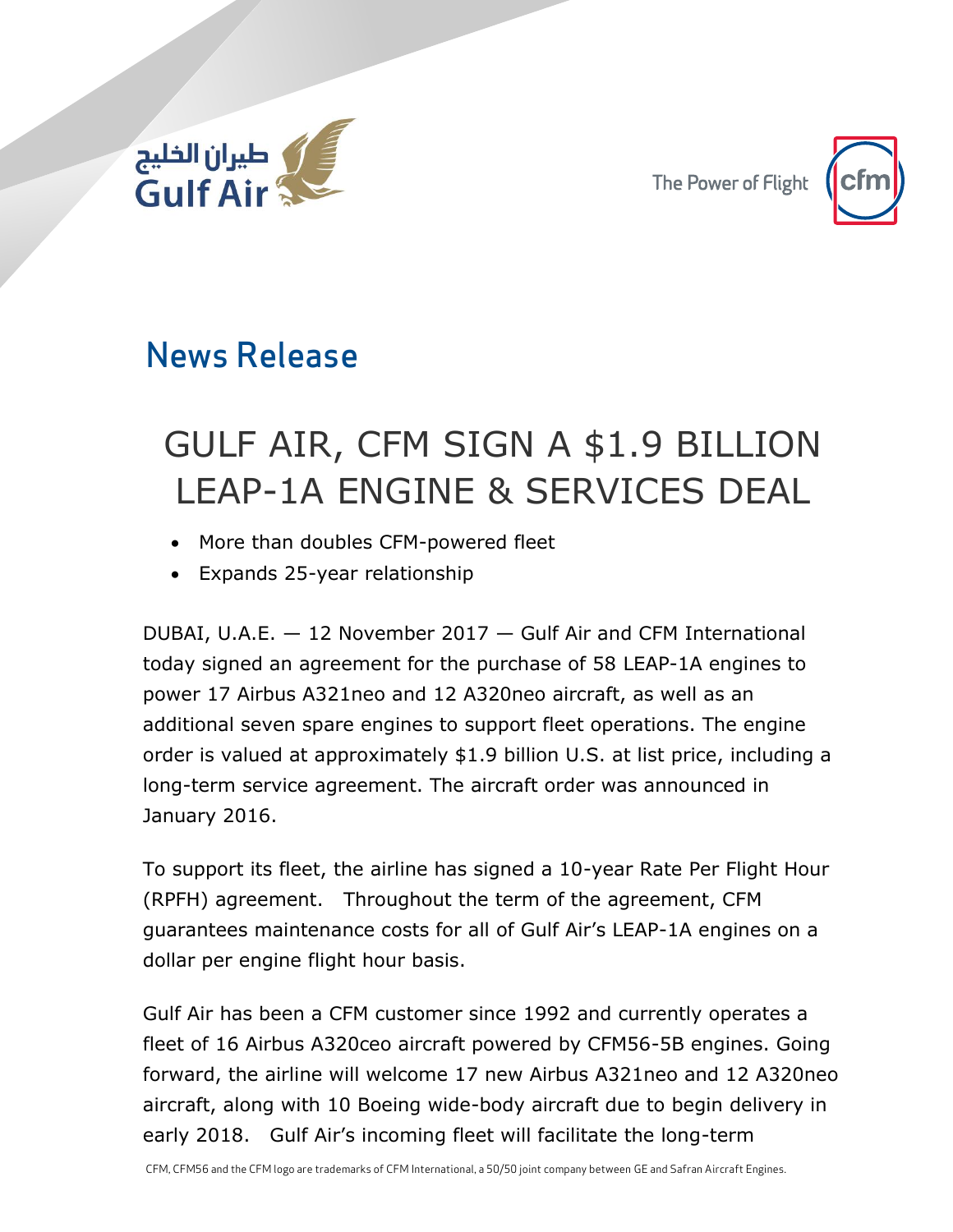expansion capabilities for the airline's future network requirement. The modern fleet will herald a new era for Gulf Air as it continues to enhance its product and service offering.

Marking the announcement, Gulf Air Deputy Chief Executive Officer, Captain Waleed Abdulhameed Al Alalawi, said: "CFM International are a key and long-standing partner for Gulf Air, with whom the airline has worked closely for over two decades. Our selection of this engine for our incoming Airbus aircraft is significant, reflecting the reliability and expertise afforded by CFM products. This is integral to our ongoing strategic development and I am pleased to call CFM International Gulf Air's partner of choice as we move ahead with our long-term plans to shape the future trajectory of our carrier."

"It is highly gratifying when an airline of this stature makes your products such an essential part of its operations," said Gaël Méheust, president and CEO of CFM International. "We are honored to be a part of this team and to be a part of Gulf Air's continued growth and success. The CFM56- 5B engines they currently operate have performed very well over the years. We know that the LEAP-1A engines will bring even greater benefits and we can't wait to help them induct this advanced technology into their fleet."

The LEAP engine entered commercial service in August 2016 and is providing its more than 20 operators with a 15 percent improvement in fuel efficiency, with an equivalent reduction in  $CO<sub>2</sub>$  emissions; and lower noise and NOx emissions. To date, the fleet in service has logged nearly 200,000 engine flight cycles and 400,000 engine flight hours while maintaining CFM's industry-leading reliability.

## **About Gulf Air**

Gulf Air, the national carrier of the Kingdom of Bahrain, commenced operations in 1950, becoming one of the first commercial airlines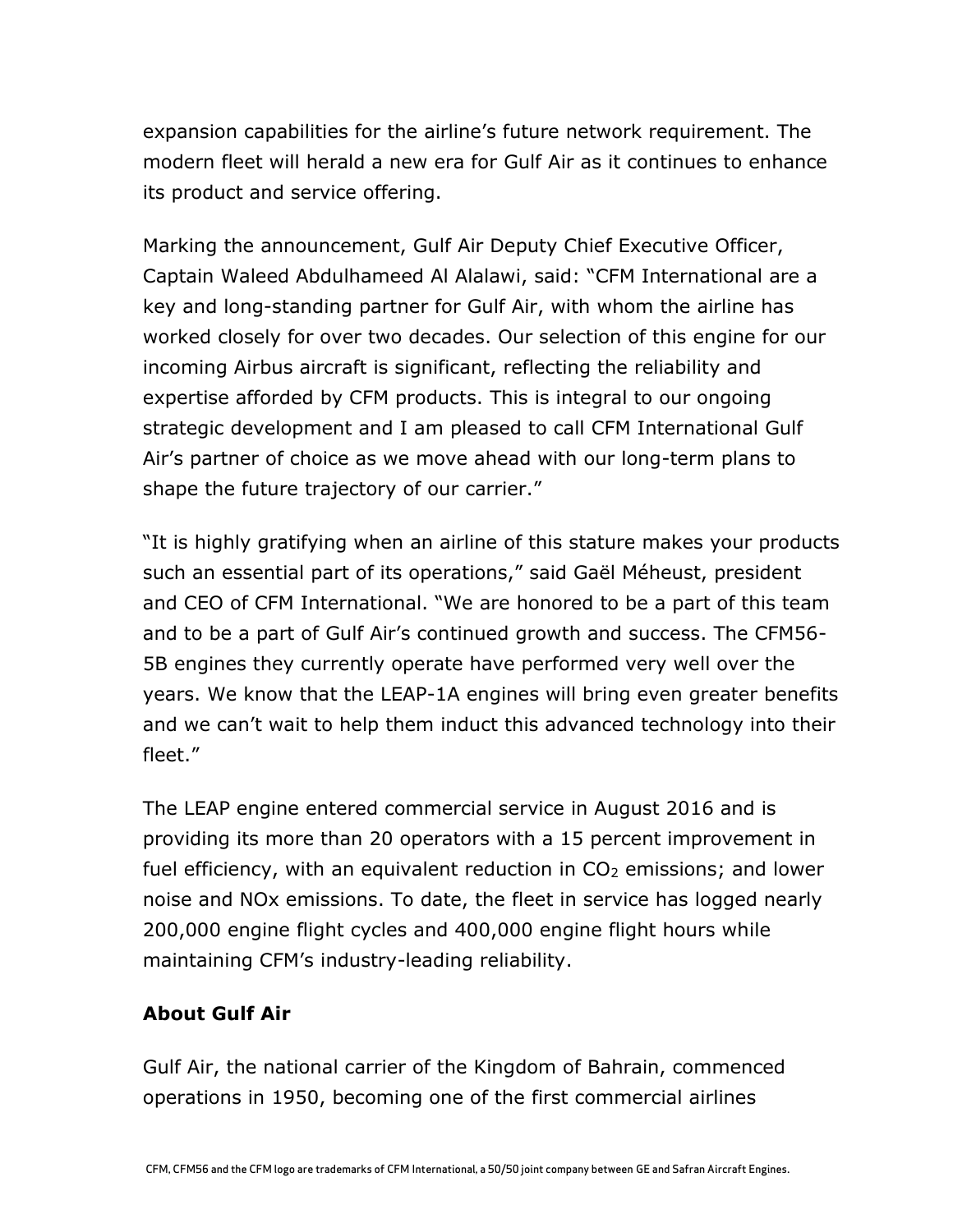established in the Middle East. Today, Gulf Air is a major international carrier serving 42 cities in 25 countries spanning three continents.

The airline operates double daily flights or more to 10 regional cities, in addition to select destinations in the Indian Subcontinent and Europe, from its hub at Bahrain International Airport. Gulf Air currently serves all its destinations with a combination wide- and narrow-body fleet totaling 28 modern aircraft with orders for 39 new Boeing and Airbus aircraft due for delivery commencing in early 2018. The new fleet will herald a new era for Gulf Air as it continues to enhance its product and service offering. Renowned for its traditional Arabian hospitality, evidenced by the airline's signature family- and business- friendly products, Gulf Air is committed to being an industry leader and developing products and services that reflect the evolving needs and aspirations of its passengers.

Gulf Air connects Bahrain to the world and, as such, is a key national infrastructure asset, serving as a powerful driver for the economy and supporting the Kingdom's on-going economic growth.

Gulf Air has been the Title Sponsor of the FORMULA 1 GULF AIR BAHRAIN GRAND PRIX ever since it made history as the first Formula 1 Grand Prix to be held in the Middle East in 2004. In addition, the airline has been Official Carrier of the biennial Bahrain International Airshow since it was first held in 2010.

### **About CFM International**

The LEAP engine is a product of CFM International, a 50/50 joint company between GE and Safran Aircraft Engines. This engine has experienced the fastest order ramp up in commercial aviation history and CFM has received orders and commitments for a total of nearly 14,000 LEAP engines across all three models through October 2017. For more information, visit us at [www.cfmaeroengines.com](https://cfmaeroengines.us13.list-manage.com/track/click?u=d58c68f6526f40505635c1579&id=626cb394fb&e=c66ed1170f) or follow us on Twitter @CFM\_engines.